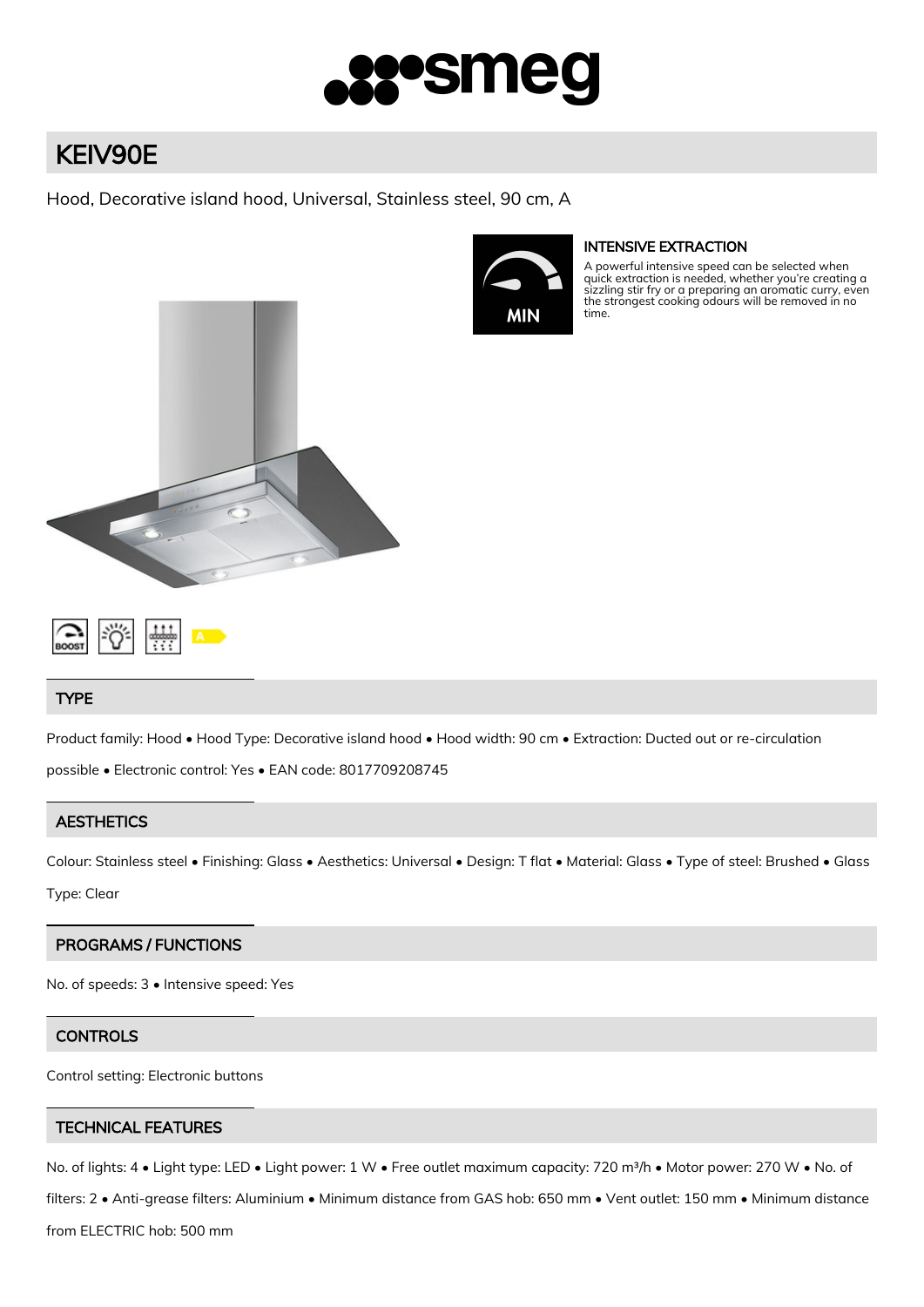#### PERFORMANCE / ENERGY LABEL

Energy efficiency class (EEC): A • Fluid Dynamic Efficiency class (FDEC): A • Grease Filtering Efficiency Class (GFEC): C • Lighting Efficiency Class (LEC): A • Annual Efficiency Consumption (AEChood): 58 KWh/year • Fluid Dynamic Efficiency (FDE): 29.7 • Lighting Efficiency (LE): 100 lux/W • Grease Filtering Efficiency (GFE): 80 % • Air flow at minumum speed (Qmin): 300 m<sup>3</sup> /h • Maximum extraction rate: 560 m<sup>3</sup>/h • Intensive extraction rate: 700 m<sup>3</sup>/h • Airbourne acouistical A-weighted sound Power Emission at minimum speed (SPEmin): 56 dB(A) • Airborne acoustical A-weighted sound Power Emission at maximum speed (SPEmax): 66 dB(A) • Airbourne acoustical A-weighted sound power emission at boost speed (SPEboost): 70 dB(A) • Power Consumption in Off mode (Po): 0.49 W • Time increase factor (F): 0.9 • Energy Efficiency Index per first cavity: 53 • Measured air flow rate at best efficiency point (Qbep): 390 m<sup>3</sup>/h • Measured air pressure at best efficiency point (Qbep): 460 Pa • Measured electric power input at best efficiency point (Wbep): 168 W • Normal Power of the light system (Wl): 4 W • Average illumination of the light on the cooking surface (Emiddle): 440 lux • Sound power level at highest setting (Lwa): 66 dB(A)

#### ELECTRICAL CONNECTION

Nominal power: 274 W • Voltage: 220-240 V • Frequency (Hz): 50 Hz • Power supply cable length: 1500 mm

#### OPTIONAL ACCESSORIES

#### SPEED 1

Extraction rate IEC 61591: 300 m<sup>3</sup>/h · Noise level IEC 60704-2-13: 56 dB(A) · Power: 175 W

#### SPEED 2

Extraction rate IEC 61591: 400 m<sup>3</sup>/h · Noise level IEC 60704-2-13: 60 dB(A) · Power: 220 W

#### SPEED 3

Extraction rate IEC 61591: 560 m<sup>3</sup>/h · Noise level IEC 60704-2-13: 66 dB(A) · Power: 255 W

### SPEED 4

### INTENSIVE SPEED

Extraction rate (IEC 61591): 700 m<sup>3</sup>/h · Noise level IEC 60704-2-13: 70 dB(A) · Power: 270 W

## LOGISTIC INFORMATION

Dimensions of the product (mm): 922x900x700 • Width: 900 mm • Depth (mm): 700 mm • Product Height (mm): 922 mm • Net weight (kg): 28.200 kg • Gross weight (kg): 37.900 kg

## ACCESSORIES INCLUDED

Tube reduction: Yes